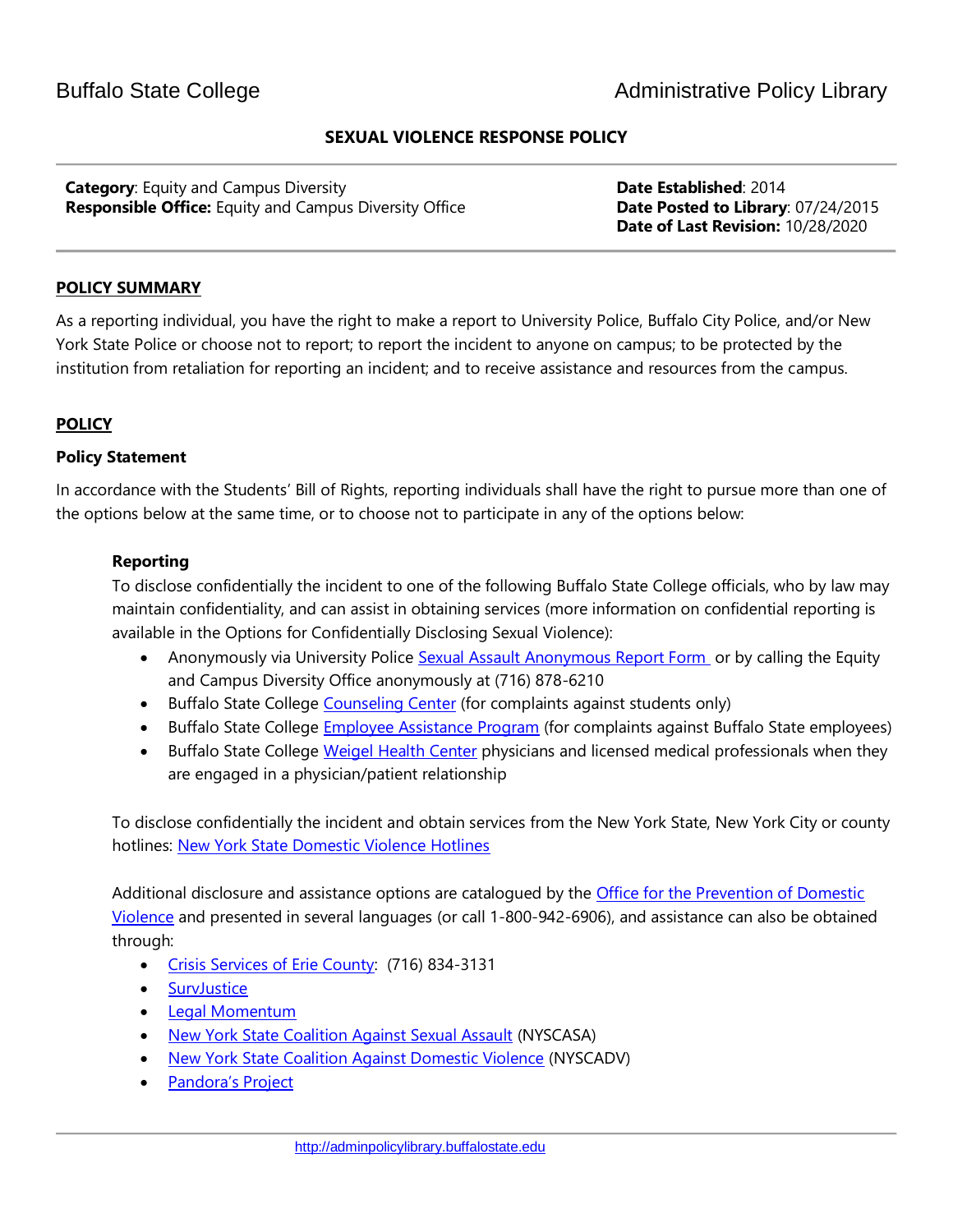#### Sexual Violence Response Policy

- [GLBTQ Domestic Violence Project](http://www.glbtqdvp.org/)
- [Rape, Abuse and Incest National Network](https://www.rainn.org/get-help) (RAINN)
- [Safe Horizon](http://www.safehorizon.org/)

(Note that these hotlines are for crisis intervention, resources, and referrals, and are not reporting mechanisms, meaning that disclosure on a call to a hotline does not provide any information to the campus. Victims/survivors are encouraged to additionally contact a campus confidential or private resource so that the campus can take appropriate action in these cases.)

To disclose the incident to one of the following college officials who can offer privacy and can provide information about remedies, accommodations, evidence preservation, and how to obtain resources. Those officials will also provide the information contained in the Students' Bill of Rights, including the right to choose when and where to report, to be protected by the institution from retaliation, and to receive assistance and resources from the institution. These college officials will disclose that they are private and not confidential resources, and they may still be required by law and college policy to inform one or more college officials about the incident, including but not limited to the Title IX Coordinator). They will notify reporting individuals that the criminal justice process uses different standards of proof and evidence that internal procedures, and questions about the penal law or the criminal process should be directed to law enforcement or district attorney:

- [Title IX Coordinator](https://equity.buffalostate.edu/title-ix-compliance) at (716) 878-6210;
- [University Police Department](http://police.buffalostate.edu/) at (716) 878-6333;
- [Office of Judicial Affairs](http://deanofstudents.buffalostate.edu/judicial-affairs) at (716) 878-3051 (when a Buffalo State student is the accused); and
- [Office of Human Resource Management](http://hr.buffalostate.edu/) at (716) 878-3042 (when a Buffalo State employee is the accused).

To file a criminal complaint with the University Police Department and/or with local law enforcement, and/or New York State Police:

- [University Police Department,](http://police.buffalostate.edu/) Chase Hall, (716) 878-6333
- For off-campus emergencies call 911
- [City of Buffalo Police Department](http://www.bpdny.org/) D District Station: (716) 851-4413
- New York State Police 24-hour hotline to report sexual assault on a NY college campus: 1-844-845- 7269. To receive assistance by Buffalo State in initiating legal proceedings in family court or civil court.

To file a report of sexual assault, domestic violence, dating violence, and/or stalking, and/or talk to the Title IX Coordinator for information and assistance. Reports will be investigated in accordance with college policy and the reporting individual's identify shall remain private at all times if said reporting individual wishes to maintain privacy. If a reporting individual wishes to keep his/her identity anonymous, he or she may call the Title IX Coordinator in the [Equity and Campus Diversity Office](http://equity.buffalostate.edu/) anonymously to discuss the situation and available options: Equity and Campus Diversity, Cleveland Hall, Room 415, Buffalo, NY 14222; Tel. (716) 878- 6210; email: mailto:eeoequity@buffalostate.edu.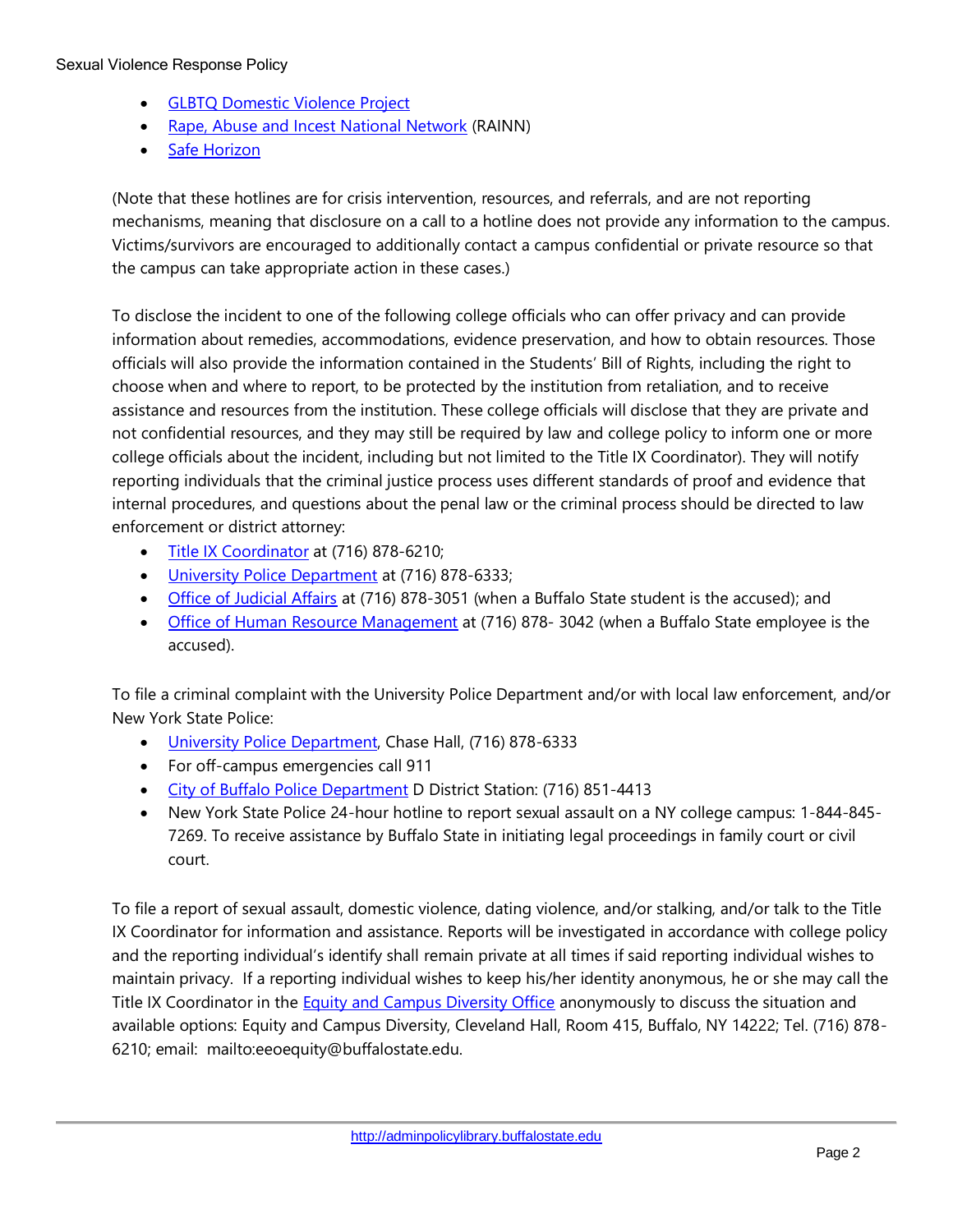When the accused is an employee, a reporting individual may also report the incident to the Buffalo State Office of Human Resource Management or may request that one of the above referenced confidential or private employees assist in reporting to Human Resources. Disciplinary proceedings will be conducted in accordance with applicable collective bargaining agreements. When the accused is an employee of an affiliated entity or vendor of the college, college officials will, at the request of the reporting individual, assist in reporting to the appropriate office of the vendor or affiliated entity and, if the response of the vendor or affiliated entity is not sufficient, assist in obtaining a persona non grata letter, subject to legal requirements and college policy.

[Office of Human Resource Management:](http://hr.buffalostate.edu/) 403 Cleveland Hall, Buffalo, NY 14222; Tel. (716) 878-3042. Note: You may withdraw your complaint or involvement from the University process at any time.

# **Resources**

To obtain effective intervention services:

- The [Counseling Center](http://counselingcenter.buffalostate.edu/) (716) 878-4436 provides no-cost counseling and assistance to Buffalo State students.
- [Weigel Health Center](http://weigel.buffalostate.edu/health-promotion)  Health Promotion (716) 878-6711 provides assistance that includes rape and sexual assault prevention and support and LGBTQ wellness.
- [Employee Assistance Program](http://eap.buffalostate.edu/) (716) 878-6699 free & voluntary information, assessments, and resources for Buffalo State employees, and referrals to long-term counseling when necessary.
- Weigel [Health Center -](http://weigel.buffalostate.edu/services) Services (716) 878-6711 services include emergency contraception and sexually transmitted disease (STD) testing and treatment.

Within 96 hours of an assault, you can get a Sexual Assault Forensic Examination (commonly referred to as a rape kit) at a hospital. While there should be no charge for a rape kit, there may be a charge for medical or counseling services off campus and, in some cases, insurance may be billed for services. You are encouraged to let hospital personnel know if you do not want your insurance policyholder to be notified about your access to these services. The New York State Office of Victim Services may be able to assist in compensating victims/survivors for health care and counseling services, including emergency funds. More information may be found here: http://www.ovs.ny.gov/files/ovs rights of cv booklet.pdf, or by calling 1-800-247-8035. Options are explained here: http://www.ovs.ny.gov/helpforcrimevictims.html.

To best preserve evidence, victims/survivors should avoid showering, washing, changing clothes, combing hair, drinking, eating, or doing anything to alter physical appearance until after a physical exam has been completed.

# **Rights to Protections and Accommodations**

• When the accused is a student, to have Buffalo State issue a "No Contact Order," meaning that continuing to contact the protected individual is a violation of College policy subject to additional conduct charges; if the accused and a protected person observe each other in a public place, it is the responsibility of the accused to leave the area immediately and without directly contacting the protected person. . Both the accused/respondent and reporting individual may request a prompt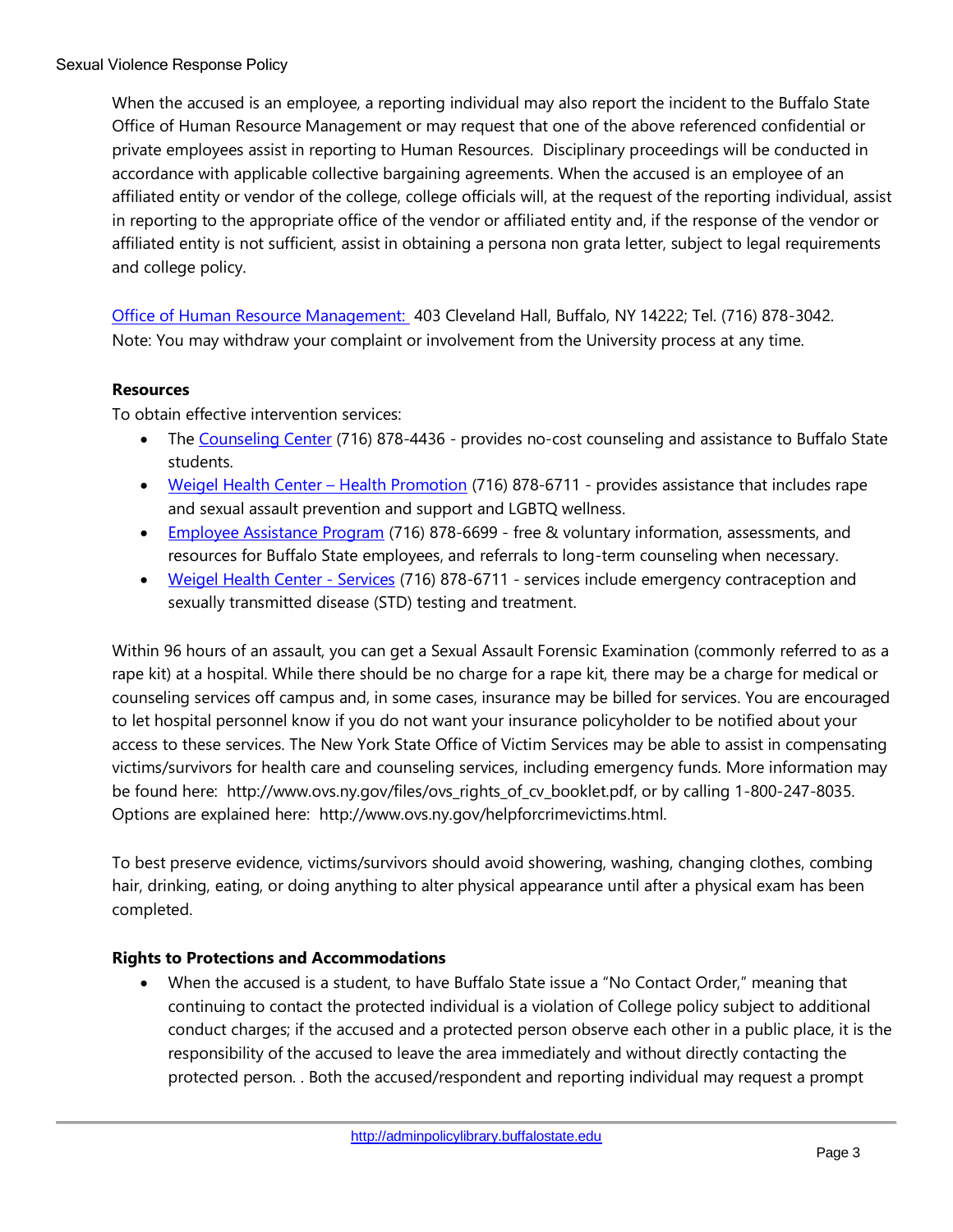review of the need for and terms of a No Contact Order, consistent with Buffalo State policy. Parties may submit evidence in support of their request.

- To have assistance from the University Police Department or other Buffalo State officials in initiating legal proceedings in a family court or civil court, including but not limited to obtaining an Order of Protection or, if outside of New York State, an equivalent protective or restraining order.
- To receive a copy of the Order of Protection or equivalent and have an opportunity to meet or speak with a Buffalo State official who can explain the order and answer questions about it, including information from the Order about the accused's responsibility to stay away from the protected person(s); that burden does not rest on the protected person(s).
- To an explanation of the consequences for violating these orders, including but not limited to arrest, additional conduct charges, and interim suspension.
- To have assistance from the University Police Department in effecting an arrest when an individual violates an Order of Protection or, if outside of New York State, an equivalent protective or restraining order within the jurisdiction of the University Police Department or, if outside of the jurisdiction, to call on and assist local law enforcement in effecting an arrest for violating such an order.
- When the accused is a student and presents a continuing threat to the health and safety of the community, to have the accused subject to interim suspension pending the outcome of a conduct process. Parties may request a prompt review of the need for and terms of an interim suspension.
- When the accused is not a student but is a member of the college community and presents a continuing threat to the health and safety of the community, to subject the accused to interim measures in accordance with applicable collective bargaining agreements, employee handbooks, and college policies and rules.
- When the accused is not a member of the college community, to have assistance from the University Police Department or other Buffalo State officials in obtaining a persona non grata letter, subject to legal requirements and Buffalo State policy.
- To obtain reasonable and available interim measures and accommodations that effect a change in academic, housing, employment, transportation, or other applicable arrangements in order to ensure safety, prevent retaliation, and avoid an ongoing hostile environment. Parties may request a prompt review of the need for and terms of any interim measures and accommodations that directly affect them. While reporting individuals may request accommodations through any of the offices referenced in this policy, the following office can serve as a point to assist with these measures: Equity and Campus Diversity Office, Cleveland Hall, Room 415, Buffalo, NY 14222; Tel. (716) 878- 6210; email: eeoequity@buffalostate.edu

# **Responsibility and Procedure**

# **Student Conduct Process Rights**

To request that student conduct charges be filed against the accused. Conduct proceedings are governed by the procedures set forth in the [Buffalo State Code of Student Rights, Freedoms and Responsibilities](https://equity.buffalostate.edu/sites/equity.buffalostate.edu/files/uploads/Documents/policies/2015%20updates/Code%20of%20Conduct%20Revisions--FINAL%20VERSION-Enough%20is%20Enough%20Law-Sept%20%202015%20%282%29.pdf) as well as federal and New York State law, including the due process provisions of the United States and New York State Constitutions. Throughout conduct proceedings, the accused and the complainant will have: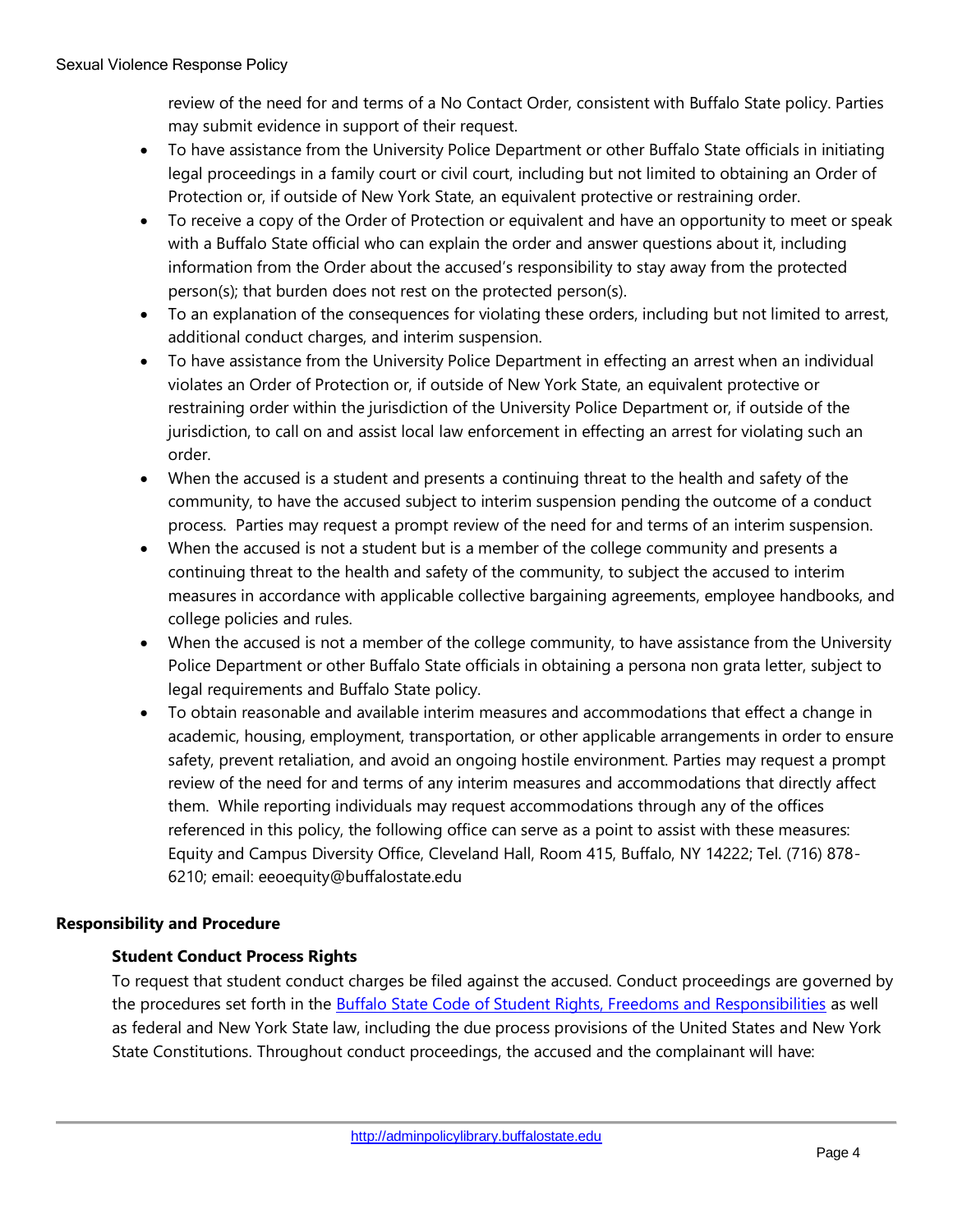### Sexual Violence Response Policy

- The same opportunity to be accompanied by an advisor of their choice who may assist and advise the parties throughout the conduct process and any related hearings or meetings. Participation of the advisor in any proceeding is governed by federal law and the Buffalo State Code of Student Rights, Freedoms and Responsibilities;
- The right to a prompt response to any complaint and to have their complaint investigated and adjudicated in an impartial, timely, and thorough manner by individuals who receive annual training in conducting investigations of sexual violence, the effects of trauma, impartiality, the rights of the respondent, including the right to a presumption that the respondent is "not responsible" until a finding of responsibility is made, and other issues related to sexual assault, domestic violence, dating violence, and stalking.
- The right to an investigation and process conducted in a manner that recognizes the legal and policy requirements of due process (including fairness, impartiality, and a meaningful opportunity to be heard) and is not conducted by individuals with a conflict of interest.
- The right to receive advance written or electronic notice of the date, time, and location of any meeting or hearing they are required to or are eligible to attend. Accused individuals will also be told the factual allegations concerning the violation, a reference to the specific code of conduct provisions alleged to have been violated, and possible sanctions.
- The right to have a conduct process run concurrently with a criminal justice investigation and proceeding, except for temporary delays as requested by external municipal entities while law enforcement gathers evidence. Temporary delays should not last more than 10 days except when law enforcement specifically requests and justifies a longer delay.
- The right to offer evidence during an investigation and to review available relevant evidence in the case file (or otherwise held by the College).
- The right to present evidence and testimony at a hearing, where appropriate.
- The right to a range of options for providing testimony via alternative arrangements, including telephone/videoconferencing or testifying with a room partition.
- The right to exclude prior sexual history with persons other than the other party in the conduct process or their own mental health diagnosis or treatment from admittance in college disciplinary stage that determines responsibility. Past findings of domestic violence, dating violence, stalking, or sexual assault may be admissible in the disciplinary stage that determines sanction.
- The right to ask questions of the decision maker and via the decision maker indirectly request responses from other parties and any other witnesses present.
- The right to make an impact statement during the point of the proceeding where the decision maker is deliberating on appropriate sanctions.
- The right to simultaneous (among the parties) written or electronic notification of the outcome of a conduct proceeding, including the decision, any sanctions, and the rationale for the decision and any sanctions.
- The right to written or electronic notice about the sanction(s) that may be imposed on the accused based upon the outcome of the conduct proceeding. For students found responsible for sexual assault, the available sanctions are suspension with additional requirements and expulsion/dismissal.
- Access to at least one level of appeal of a determination before a panel, which may include one or more students, that is fair and impartial and does not include individuals with a conflict of interest.